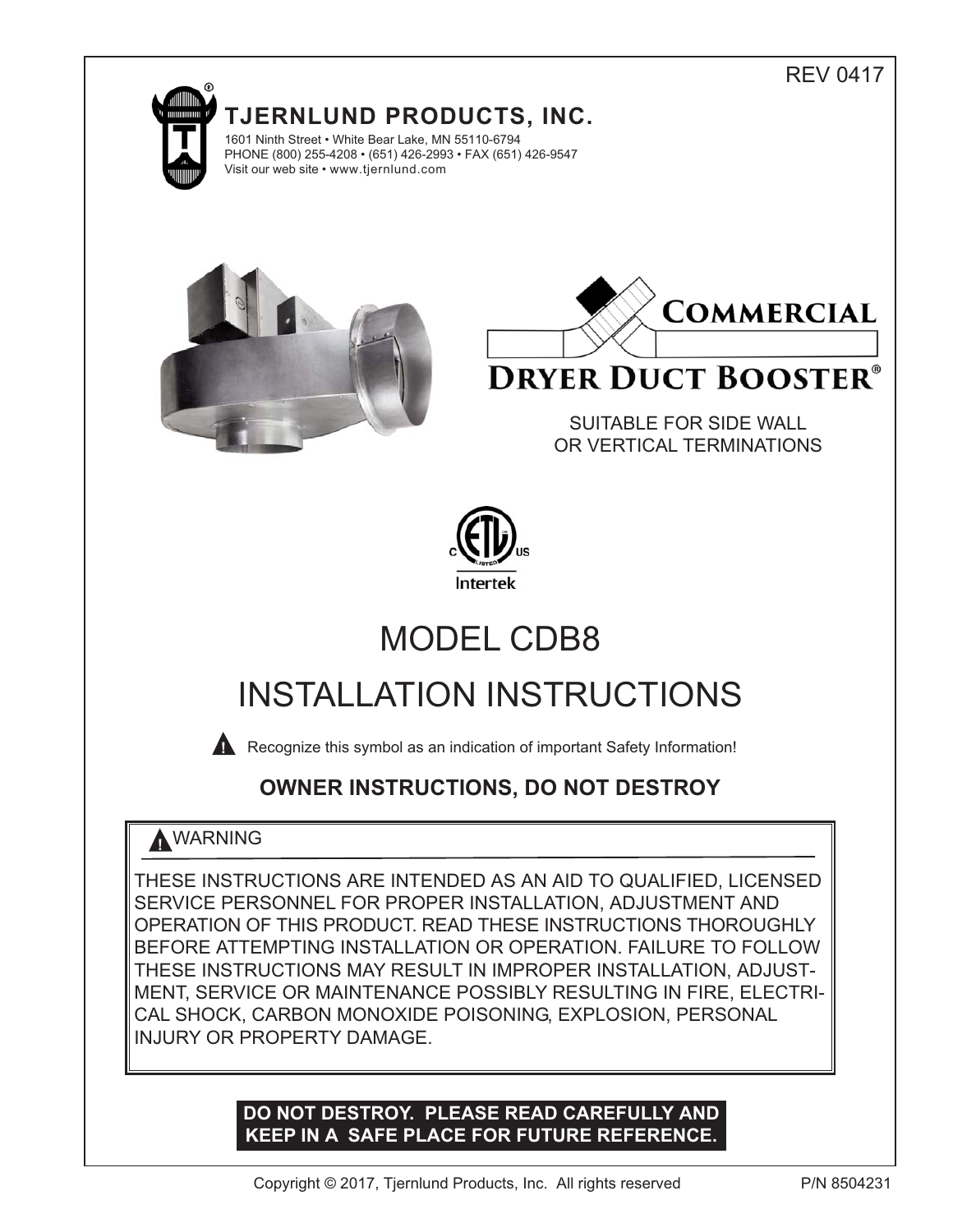| Page (s) |
|----------|
|          |
|          |
|          |
|          |
|          |
|          |
|          |
|          |
|          |
|          |
|          |

Tjernlund Products welcomes your comments and questions. Address all correspondence to:

Customer Service • Tjernlund Products, Inc. • 1601 Ninth Street • White Bear Lake, MN 55110-6794

Call us toll free at 800-255-4208, visit our web site @ www.tjernlund.com or email us at fanmail@tjfans.com.

#### **DESCRIPTION**

The CDB8 was designed specifically to aid the exhaust velocity of commercial capacity clothes dryers. Often times multiple clothes dryers share a common duct or a large clothes dryer exhausts into a long duct run where maintaining the transport velocity for the lint to remain suspended in the air stream is difficult. This causes lint build-up within the duct and dryer resulting in increased drying time, wasted energy and more frequent duct cleanings. The removal of the lint from the duct system can be a frequent and often times expensive task. The CDB8 is designed to boost the velocity within the duct so the lint is expelled to the outdoors or defined lint collection points. The CDB8 is designed to work on vertical and horizontal clothes dryer duct systems and can be part of a new or retrofit installation. A unique housing design with the inlet collar and outlet collar on the same plane allows the CDB8 to be used as a 90 degree elbow or with the addition of the IEK8 In-line Elbow Kit, can be installed in-line in a straight duct run. Horizontal exhaust duct termination hoods and multiple control options are also available.

#### **GENERAL INFORMATION**

Each CDB8 is electrically factory line tested before shipment.

After opening carton, inspect thoroughly for hidden damage. If any damage is found notify freight carrier and your distributor immediately and file a concealed damage claim.

#### **CDB8 SPECIFICATIONS:**

| Volts: 115 VAC Hz: 60          | Amps: 6.5      | RPM 1560        | $\frac{1}{2}$ HP PSC Motor |
|--------------------------------|----------------|-----------------|----------------------------|
| Unit Length: $22\frac{1}{2}$ " | Width: 15 7/8" | Height: 16 1/8" | Weight: 25.5 lbs.          |

Unit includes multiple mounting points to aid the installation of many mounting orientations. Motor can be positioned in any orientation from horizontal to vertical shaft down (**Not Shaft Up**). Unit includes a Patented thermostat activated motor cooling system for extended motor life.





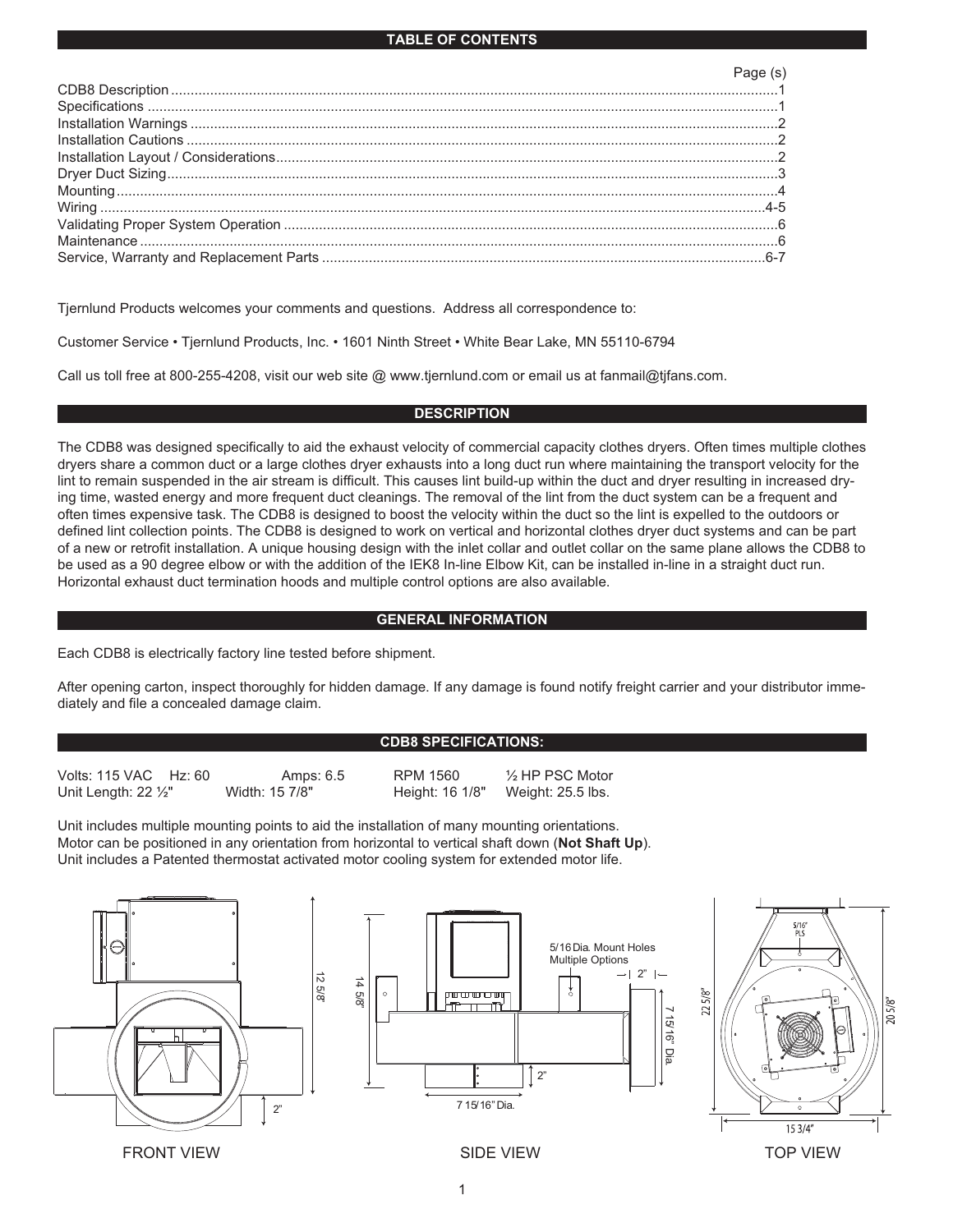#### **INSTALLATION WARNINGS**

This Power Ventilator must be installed by a qualified installer in accordance with these instructions and all local codes or in their absence in accordance with the latest edition of the National Electrical Code (NFPA#70) and the Occupational Safety and Health Act (OSHA) when applicable. An improper installation of this product can create hazardous conditions such as an explosion, fire and electrical shock resulting in property damage, personal injury or death.

Failure to install, maintain and/or operate the Power Ventilator in accordance with the manufacturer's instructions may result in conditions which can produce bodily injury or property damage.

**DO NOT** handle this product without Hand Protection. Unit can have sharp edges that can cause damage to property and injury to personnel.

**DO NOT** exceed 200<sup>O</sup>F / 93<sup>O</sup> C duct exhaust temperature to the CDB8 inlet. Excessively hot exhaust air at the unit can damage the motor which will not be covered by warranty.

**DO NOT** use this Power Ventilator on Incinerators, Incinerating toilets, Condensing-Type Appliances or Sold Fuel Appliances.

**DO NOT** use this Power Ventilator outdoors in unsheltered conditions. This unit was designed to be mounted and used indoors where it is not exposed to water and the motor ambient temperature remains between 40°F and 110°F.

#### **CAUTIONS**

The CDB8 must be installed by a qualified installer (an individual properly licensed and/or trained) in accordance with all local codes or, in their absence, in accordance with the National Electrical Code. Failure to install, maintain and/or operate the CDB8 in accordance with manufacturer's instructions may result in conditions which can produce bodily injury and property damage.

- 1. Disconnect power supply from the CDB8 when making wiring connections and servicing. Failure to do so may result in personal injury and/or equipment damage.
- 2. All installation restrictions and instructions must be followed when using the CDB8.
- 3. Make certain power source is adequate for the CDB8 Exhaust Fan requirements. Do not add equipment to a circuit when the total electrical load is unknown.

#### **INSTALLATION LAYOUT AND CONSIDERATIONS**

When planning the installation of the CDB8, consider the following:

In anticipating the duct run (Length and Elbows), does the total CFM of all dryers to be exhausted align with the CDB8's performance rating including any De-Rating at higher elevations.

Will the duct run termination be sidewall or roof mounted? Has the termination hood been defined and does it have a low back pressure rating like the Tjernlund DEVH8 or DEVH12 Exhaust Hoods?

Will the CDB8 be used as a 90<sup>0</sup> elbow or will it be mounted within a straight duct run where the IEK8 In-Line Elbow Kit is required?

Has the mounting point, orientation and required hardware to mount the CDB8 been determined?

In consideration of the Power Supply Options, Power to the CDB8 is to be provided by a installer supplied Power Disconnect with Load Protection. Will the system be powered by a and Manual On / Off switch also provided by the installer or by way of one of the following Tjernlund Offered Options:

A. COP2DB Constant Operating Pressure Controller for automatic, variable speed operation of CDB8.

B. Part Number 950-8415 - On / Off Manual Speed Control . (Common on Large Single Dryers).

C. Model DR10 - Dryer Duct Booster Pressure Switch with Timing Circuit.

Has each of the dryers been identified and has the service manual for each been reviewed to determine the Minimum and Maximum dryer vent static pressure values and method of measure? (Max of 0.40" WC is Common)

Dryer 1 Max. Static Pressure +/- TW.C, Min. Static Pressure + TW.C.

Dryer 2 Max. Static Pressure +/-\_\_\_\_\_\_\_\_" W.C, Min. Static Pressure + \_\_\_\_\_\_\_\_\_ " W.C.

Dryer 3 Max. Static Pressure +/-\_\_\_\_\_\_\_\_\_" W.C, Min. Static Pressure + \_\_\_\_\_\_\_\_\_ " W.C.

Is the "Make Up" air for all of the dryers sufficient and operational?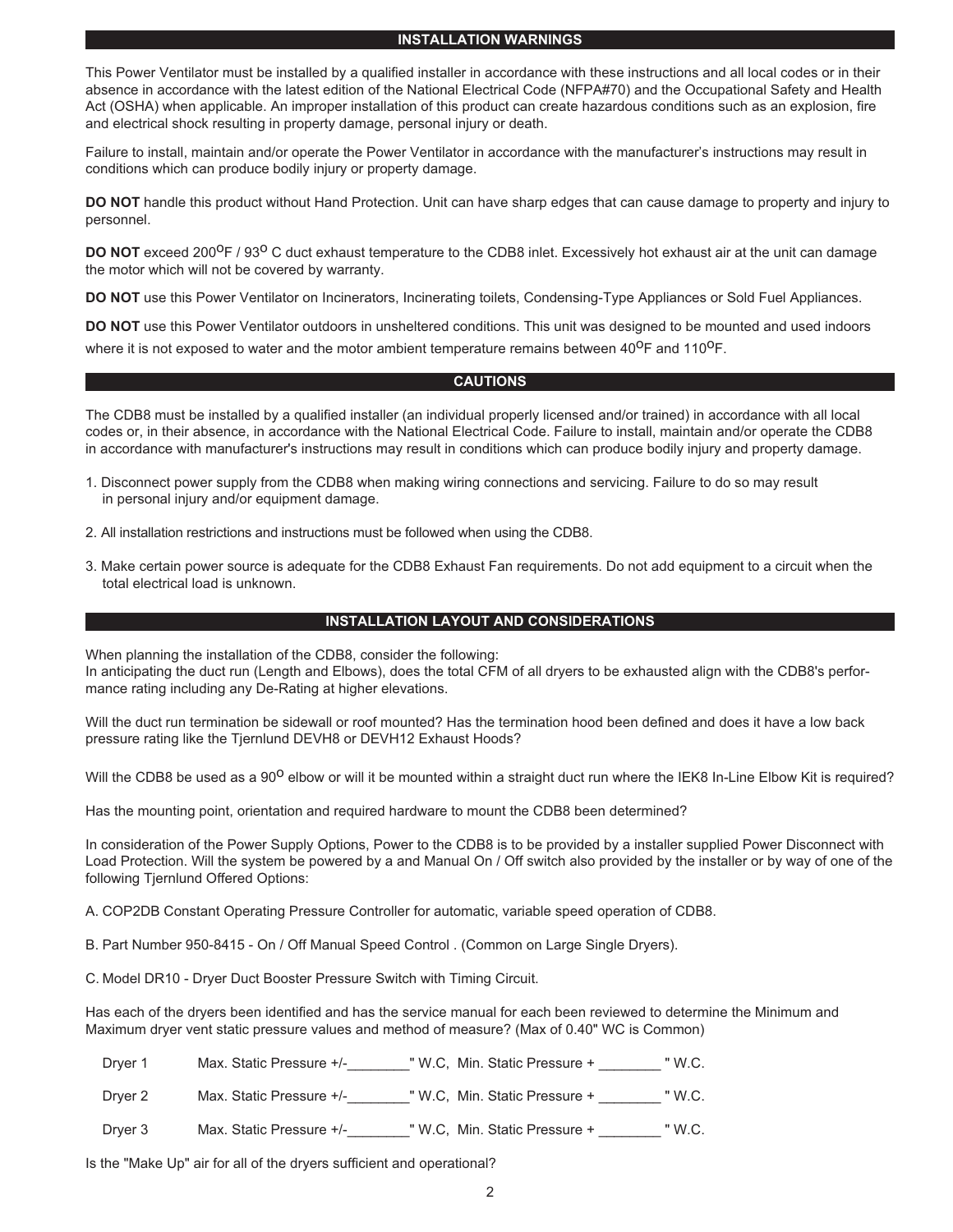#### **SELECTING THE PROPER COMMERCIAL DRYER DUCT BOOSTER DUCT SIZE**

Dryers operate most efficiently when exhaust velocities between 1200-2200 feet-per-minute (FPM) are maintained. The number of co-ducted dryers operating, exhaust fan model selection and the diameter and length of the common exhaust duct can dramatically affect exhaust velocity. Follow the recommendations below to maximize the efficiency of the Tjernlund exhaust system and connected dryers.

Over sizing the exhaust manifold will reduce velocities and allow more opportunity for lint to drop out of the exhaust stream. Undersized or excessively long exhaust manifolds will increase drying time and operating costs. CDB8 controller set point adjustments will allow velocities to be fine tuned.

#### **Common exhaust manifold sizing and Dryer Booster Fan selection**

- 1. Based on the CFM total for all connected dryers find the Total Dryer CFM value in the left column of the table equal to or greater than that CFM and determine the common manifold minimum or maximum duct diameter.
- 2. Trace to the right to select the Dryer Booster and determine the maximum equivalent length of common duct based upon your choice of either the minimum or maximum duct diameter.

#### **Example:**

4 Dryers @ 225 CFM/ea. 4 x 225 = 900 Total Dryer CFM Minimum duct diameter at 900 CFM is 9 inches Maximum duct diameter at 900 CFM is 12 inches

Installing a common duct sized between 9" and 12" is the optimal size range for maintaining a proper velocity across all operating conditions. Trace to the right to select the desired Dryer Booster and maximum equivalent feet of common duct based on your duct diameter choice.

#### **Important Common Manifold Construction Recommendations**

Always install a capped length of straight pipe at least 1 pipe diameter long behind the dryer farthest from the exhaust termination for a stable place to measure exhaust pressure. Always connect individual dryers to the common manifold using wye connectors pointed towards the exhaust termination. Do not use straight tee connections.

| <b>Total</b><br><b>Dryer CFM</b> | Common<br><b>Manifold</b><br><b>Minimum</b><br>Duct Dia. | Common<br><b>Manifold</b><br><b>Maximum</b><br>Duct Dia. | Indoor<br><b>Mount</b><br>CDB8 | Max<br><b>Equivalent</b><br>Feet @ Min.<br><b>Duct</b><br><b>Diameter</b> | <b>Max</b><br>Equivalent<br>Feet @ Max.<br><b>Duct</b><br><b>Diameter</b> |
|----------------------------------|----------------------------------------------------------|----------------------------------------------------------|--------------------------------|---------------------------------------------------------------------------|---------------------------------------------------------------------------|
| 400                              | 6"                                                       | 8 <sup>n</sup>                                           | CDB8                           | 120                                                                       | 200                                                                       |
| 500                              | 7"                                                       | 9''                                                      | CDB8                           | 160                                                                       | 200                                                                       |
| 600                              | 8"                                                       | 10"                                                      | CDB8                           | 165                                                                       | 200                                                                       |
| 700                              | 8''                                                      | 10"                                                      | CDB8                           | 100                                                                       | 200                                                                       |
| 800                              | 9''                                                      | 10"                                                      | CDB8                           | 100                                                                       | 150                                                                       |
| 900                              | 9''                                                      | 12"                                                      | CDB8                           | 30                                                                        | 125                                                                       |
| 1000                             | 10"                                                      | 12"                                                      | CDB8                           | 15                                                                        | 30                                                                        |
| 1100                             | 10 <sup>n</sup>                                          | 12"                                                      | CDB8                           | <b>NA</b>                                                                 | <b>NA</b>                                                                 |
| 1200                             | 10 <sup>''</sup>                                         | 14"                                                      | <b>NA</b>                      | <b>NA</b>                                                                 | <b>NA</b>                                                                 |
| 1300                             | 10"                                                      | 14"                                                      | <b>NA</b>                      | <b>NA</b>                                                                 | <b>NA</b>                                                                 |
| 1400                             | 12"                                                      | 14"                                                      | <b>NA</b>                      | <b>NA</b>                                                                 | <b>NA</b>                                                                 |
| 1500                             | 12"                                                      | 14"                                                      | <b>NA</b>                      | <b>NA</b>                                                                 | <b>NA</b>                                                                 |

## **CDB8 DRYER BOOSTER DUCT SIZING**

Contact Tjernlund Tech Service for advice on applications outside this table.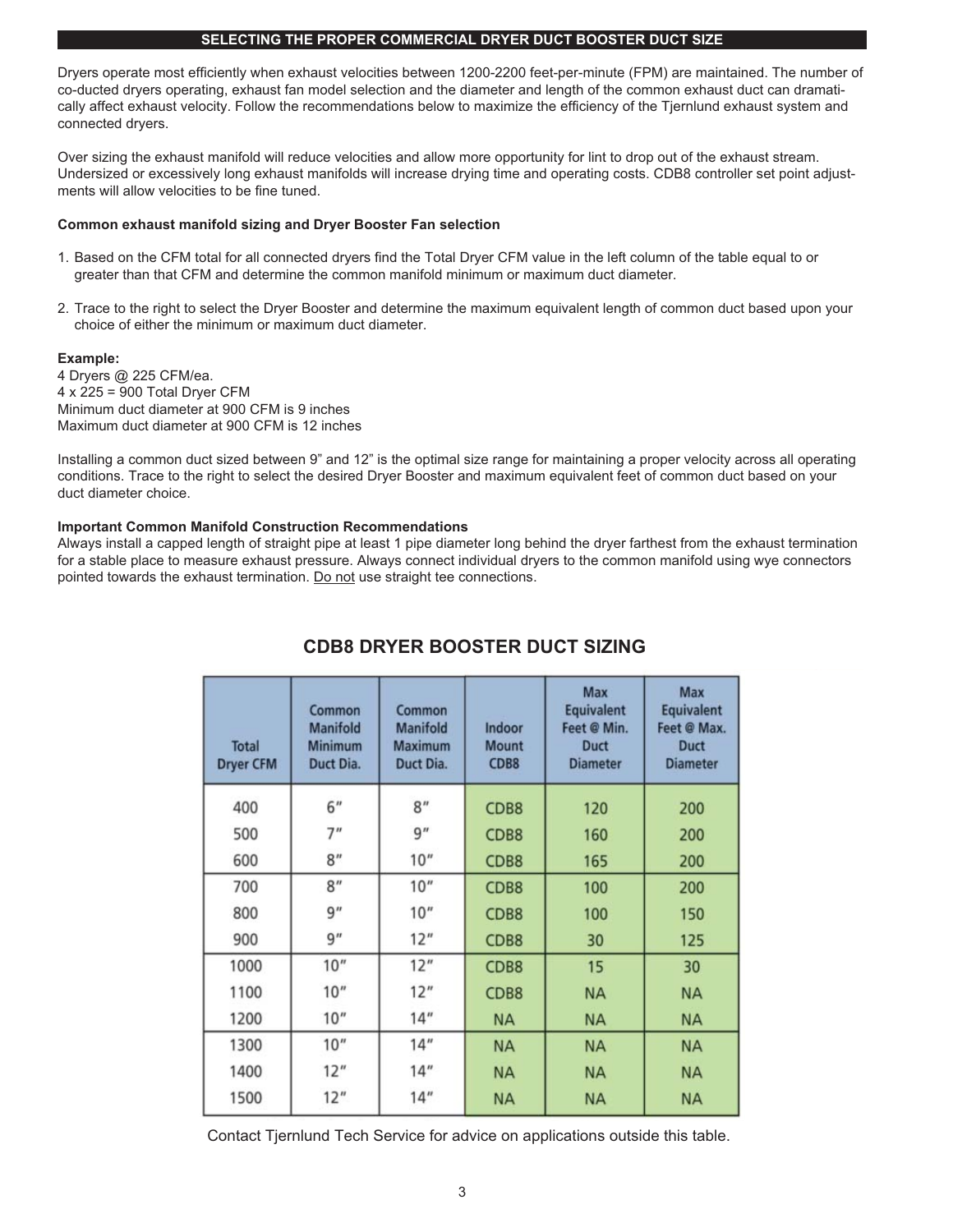#### **MOUNTING**

The Universal Mounting Bracket System with multiple mounting points aids the installation using industry standard materials like threaded rod and plumbers strap. The CDB8 Unique Housing design allows for the removal of the all drive components without the need to remove the housing from the duct connections. In addition, the electrical box connection point can be easily positioned every 45 degrees around the motor axis to aid in installation. Motor can be positioned in any orientation from horizontal to vertical shaft down **Important: motor must not be mounted with the Shaft Up**.

#### **HORIZONTAL MOUNTING WITH IEK8 IN-LINE ELBOW KIT**

When mounting for a horizontal application, the IEK8 8" In-Line Elbow kit allows the CDB8 to be installed In-line, maintaining a straight line exhaust duct. Replaces 42" section of straight duct. It Includes (2) 8" diameter sweep elbows, (1) 12" length and (1) 4" length of 8" diameter duct. Use tapered transitions prior to and after elbows if duct size of manifold is larger. **DO NOT** use sheet metal screws to join sections. Aluminum duct tape is preferred. Follow all local codes and use suitable methods for supporting CDB8 and all attached duct, (See Figure A).

#### **VERTICAL MOUNTING**

The unique housing design of CDB8 with the inlet collar and outlet collar on the same plane allows the CDB8 to be used as a 90 degree elbow. Use tapered transitions if duct size of manifold is larger. **DO NOT** use sheet metal screws to join sections. Aluminum duct tape is preferred. Follow all local codes and use suitable methods for supporting CDB8 and all attached duct, (See Figure B).

#### **WIRING**

The CDB8 must be wired by a qualified installer (an individual properly licensed and/or trained) in accordance with these instructions and in accordance with all local codes or in their absence, with the current editions of NFPA 70, National Electrical Code in the U.S. or CSA C22.1-12 Canadian Electrical Code in Canada.

All wiring from the CDB8 to the Dryer Exhaust Fan junction box must be appropriate Class 1 wiring as follows: installed in rigid metal conduit, intermediate metal conduit, rigid non-metallic conduit, electrical metallic tubing, Type MI Cable, Type MC Cable, or be otherwise suitably protected from physical damage.

**NOTE:** The wiring diagrams shown in this manual do not include the use of the COP2DB Constant Pressure Controller. See COP2DB manual for wiring diagram.



### **INTERNAL WIRING OF CDB8**

FIGURE A



REPLACES 42" SECTION OF DUCT

FIGURE B

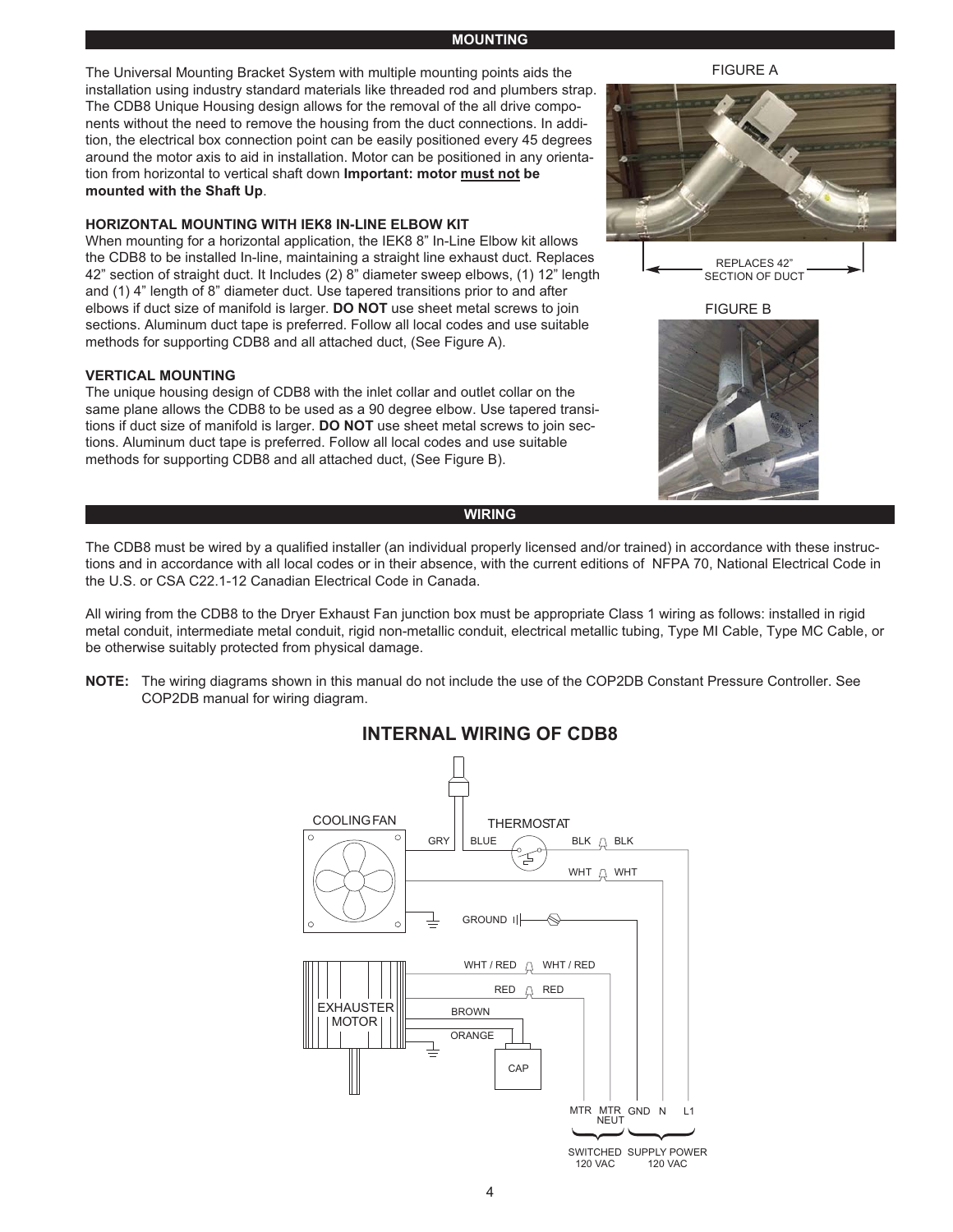## **CDB8 - MANUAL ON / OFF OPERATION**



### **CDB8 - WIRED WITH OPTIONAL 950-8415 MANUAL SPEED CONTROL**



### **CDB8 - WIRED WITH OPTIONAL DR10 PRESSURE SENSING SWITCH**

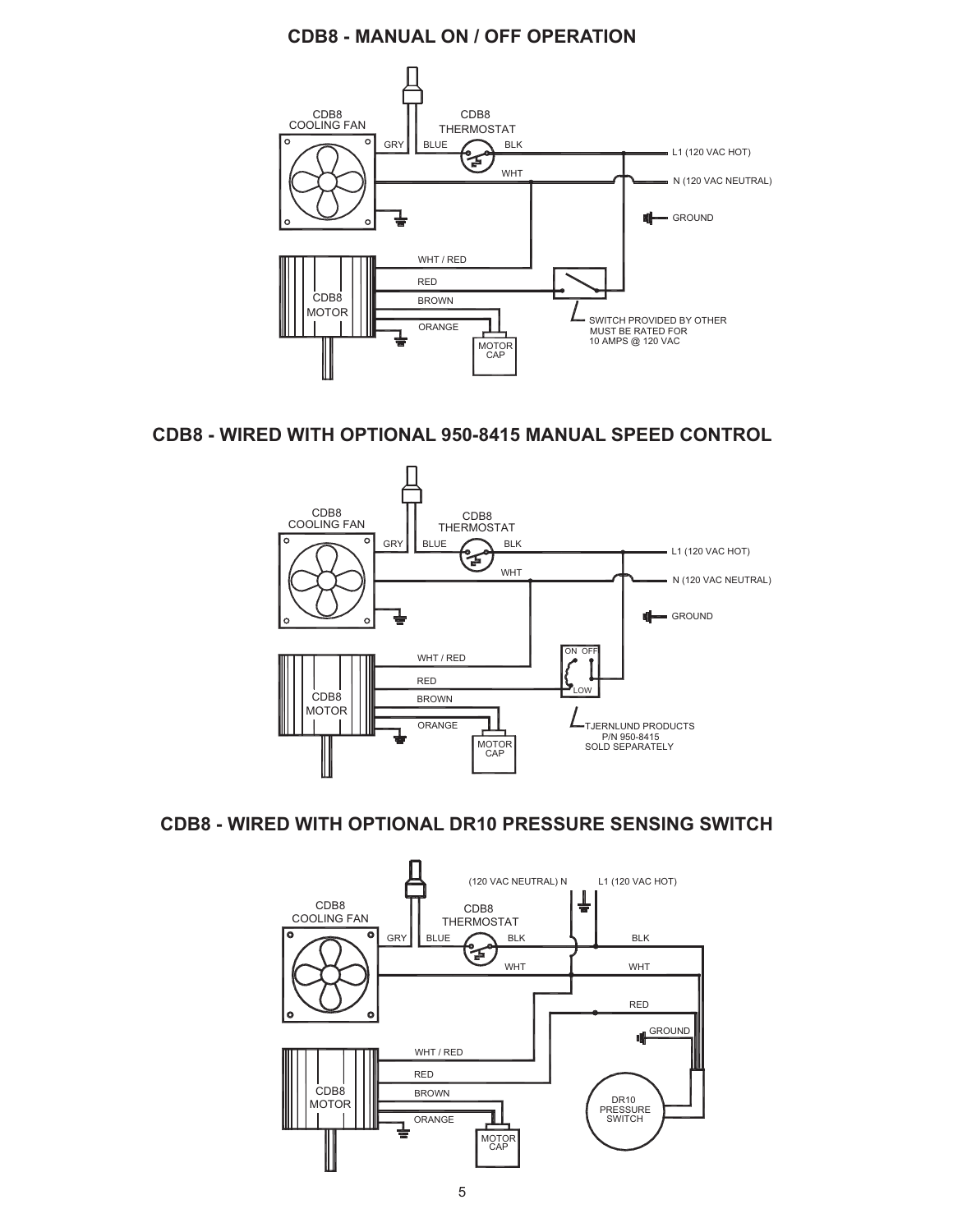#### **VALIDATING PROPER SYSTEM OPERATION**

For each dryer connected to the duct system, acquire the approved Back Pressure Range from the Dryer manufacturer. Turn on all other air consuming devices in the spaces where the dryers are located. Follow the Back Pressure measuring method defined below. Cycle all dryers and all combination of dryers to confirm the dryer manufacturer's approved back pressure range is maintained. If dryer manufacturers maximum allowable back pressure data is not available adjust dryer booster fan speed so that measured back pressure does not exceed 0.40" w.c. for any connected dryer.

#### **MEASURING AND VERIFYING ACTUAL SYSTEM BACK PRESSURE**

Back pressure should be measured with an empty dryer, a clean lint screen and with the dryer operating in the **Air Only** cycle (**no heat**)

- A. Dryer should be empty and running on **Air Only** cycle (**no heat**)
- B. 12" minimum section on straight duct measure back pressure from the center
- C. To vent system
- D. Verify reading on Pressure Gauge / Manometer is within Dryer Manufacturer's allowable back pressure range.



#### **MAINTENANCE**

Reference Dryer Manufacturer's recommendations for Dryer exhaust duct cleaning and maintenance. Depending on use, but at least every 2 years, we recommend cleaning the dryer exhaust vent. On an annual basis make sure that exhaust hood flapper or back draft damper is clean of lint and moves freely. The CDB8 drive and cooling fan motor are maintenance free. Blow or vacuum any accumulated dust and lint away from drive and cooling fan motor enclosure.

#### **HOW TO OBTAIN SERVICE ASSISTANCE**

- 1. If you have any questions about your CDB8 or if it requires adjustment or repair, contact your installer, contractor or service agency.
- 2. If you require technical information contact Tjernlund Products, Inc. at 1-800-255-4208 with the following information.
	- 1. Model of the Exhaust Fan.
	- 2. Name and address of installer and any service agency who performed work on the system.
	- 3. Date of original installation and dates any service work was performed.
	- 4. Details of the problem as you can best describe them.